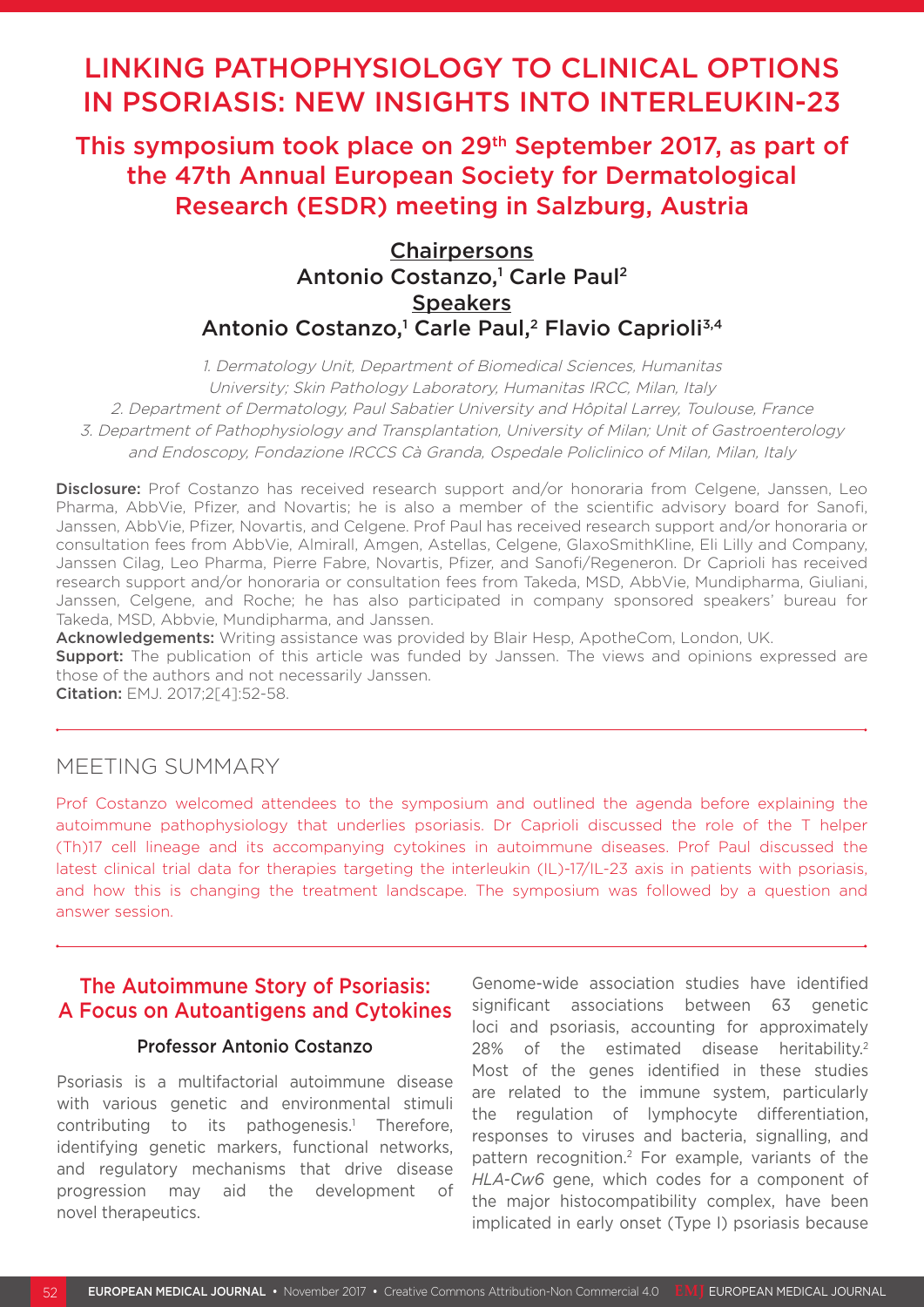antigen-presenting cells that express *HLA-Cw6* variants are known to recognise and bind both the streptococcal M protein and keratin found in the skin.3 Consequently, *HLA-Cw6* allele expression can result in an autoimmune response to fragments of keratin protein, activating both the innate and adaptive immune responses. $3$  Furthermore, several other immune-related genes associated with psoriasis (e.g. the gene coding for the IL-23 receptor) have been linked to chronic autoimmune and inflammatory disorders, including Crohn's disease and ankylosing spondylitis.<sup>3</sup>

Keratinocytes are also believed to play a central role in psoriasis because changes in the expression of genes related to maintaining the epidermal barrier in these cells (e.g. *cJun* and *JunB*) have also been implicated in the pathology of psoriatic lesions.<sup>4-6</sup> Activated keratinocytes and other innate immune cells release cytokines that activate myeloid dendritic cells, generating innate and adaptive immune responses.7 In addition, keratinocytes produce a range of antimicrobial peptides (AMP), such as LL-37 (a 37-amino acid cathelicidin AMP) and β-defensins, as the first line of defence against microbial infiltration through the skin.<sup>6,7</sup> Notably, AMP are highly expressed in psoriatic skin, activate proinflammatory pathways, and shape the immune microenvironment.6,8

LL-37 forms complexes with DNA released from injured cells, encouraging the formation of condensed DNA–LL-37 aggregates; however, in up to 75% of patients with moderate-to-severe psoriasis, circulating CD4+ and CD8+ T cells recognise LL-37 as an autoantigen.8,9 Keratinocytes and/or epidermal plasmacytoid dendritic cells (pDC) possessing an *HLA-Cw6* allele may present LL-37 to autoreactive CD8+ T cells (e.g. Th1/Th17 cells and natural killer cells), which in turn release inflammatory cytokines, such as interferon (IFN)-γ and IL-17, activating the adaptive immune system.<sup>9</sup> In addition, mature pDC secrete IL-12 and IL-23, which induce naïve T cells to differentiate into Th1 and Th17 cells.<sup>7,9</sup>

IL-26, produced by Th17 cells, has direct bactericidal properties and can form insoluble complexes with self and bacterial-DNA released from dying cells;<sup>10</sup> IL-26–DNA complexes are thought to activate more Type I IFN-producing pDC in a similar manner to LL-37.<sup>10</sup> Consequently, self-DNA-bound IL-26 may contribute to a perpetual inflammatory feedback loop, resulting in autoimmunity.

CD8+ T cells isolated from psoriasis plaques also recognise a melanocyte-expressed molecule known as ADAMTSL5 when it is presented on the HLA-Cw6 protein, suggesting the existence of a second autoantigen.<sup>11</sup> Indeed, both ADAMTSL5 and LL-37 are highly expressed in cases of active psoriasis and often co-expressed within dendritic cells and keratinocytes.<sup>12</sup> Therefore, given the central role of LL-37 in the autoimmune response observed in patients with psoriasis, LL-37 offers a potential treatment target.

In conclusion, existing studies have demonstrated that psoriasis is an autoimmune disorder that results in inflammatory cytokine-induced skin and systemic damage.<sup>1,3</sup> While promising susceptibility markers for early onset psoriasis (e.g. *HLA-Cw6*) and autoantigens that stimulate immune cell activation (e.g. LL-37 and ADAMTSL5) have been identified,3,7-9,11 further research is required to investigate further into the complex biochemical networks that drive autoimmunity in patients with psoriasis. Understanding the biochemical networks that underlie psoriasis may help deliver additional therapeutic targets and novel treatment options.

# Lessons from Interleukin-23 in Immune-Mediated Inflammatory Diseases

### Doctor Flavio Caprioli

According to the classical Th1/Th2 immune response paradigm, naïve T cells differentiate into Th1 or Th2 lineages, each with a unique cytokine secretion profile driving cell-mediated immune responses or antibody-mediated responses, respectively.13,14 Therefore, human autoimmune diseases have generally been separated into two classes based on experimental models: Th1-predominant diseases, such as psoriasis and Crohn's disease, or Th2-predominant diseases, such as allergic asthma and ulcerative colitis.<sup>13</sup> Similarly, experimental models of autoimmune diseases have been classically divided into Th1 or Th2-mediated diseases. For example, administering myelin antigens and Freund's complete adjuvant to otherwise healthy mice results in experimental autoimmune encephalomyelitis (EAE), a severe and potentially fatal neurological disease resembling human multiple sclerosis.<sup>15</sup> In this model, the central nervous system is heavily infiltrated with the IFN-γ-producing CD4+ T cells, leading to the initial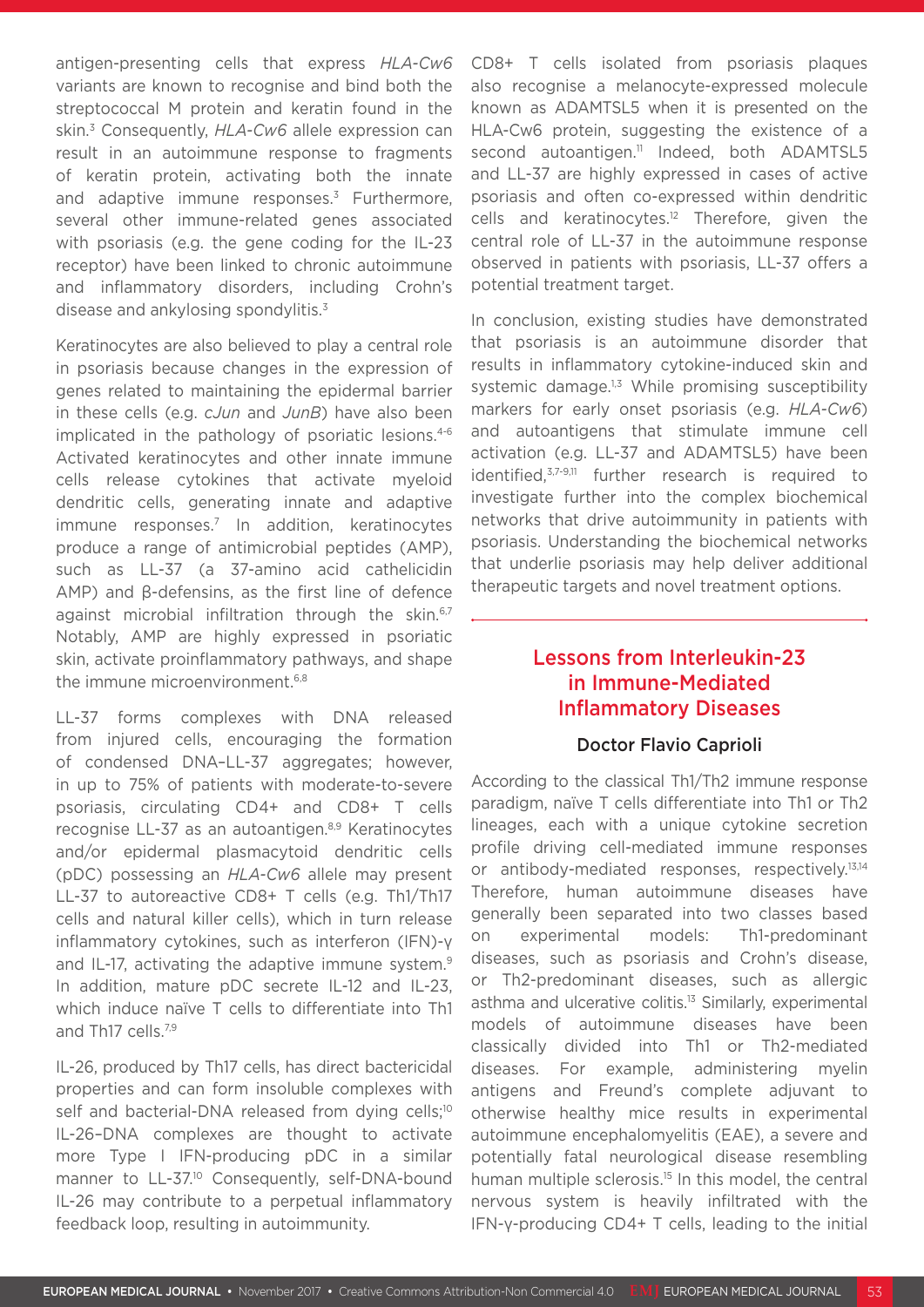hypothesis that EAE was a Th1-mediated disease. However, subsequent work with IFN-γ knockout mice resulted in a worsening of EAE, as opposed to the anticipated disease-resistance, suggesting a need for a shift in our understanding of the Th1/Th2 paradigm.16

As IL-12 is an important factor in the formation of Th1 cells, it was initially considered to be an essential factor in the EAE model.<sup>17</sup> However, following the discovery and cloning of IL-23, which is comprised of a p19 subunit and a p40 subunit that is shared with IL-12, it was instead determined that IL-23 was the critical factor driving this model.<sup>17</sup> Studies using IL-10-deficient mice confirmed that the presence of p19, but not p40, was essential in maintaining a chronic inflammatory state.18 It was later elucidated that IL-23 was a critical factor to confer pathogenic features to Th17 cells, which differentiate from naïve CD4+ T cells under the combined action of transforming growth factor-β and IL-6.19,20 Under homeostatic conditions, IL-23 is mainly expressed in the bone marrow and gastrointestinal tract (Figure 1).<sup>21</sup> Conversely, an overexpression of p19 subunit is detected in the gastrointestinal tract in patients with active inflammatory bowel disease (IBD) and in the skin of patients with active psoriasis.<sup>22,23</sup> The reasons behind IL-23 overexpression in these clinical conditions are still unclear, in spite of recent hypotheses about changes in the intestinal microbiota. Moreover, mutations in the IL-23 receptor increase susceptibility to several human autoimmune diseases, suggesting that a link between autoimmune inflammation and increased biological responsiveness to this cytokine exists.24



Figure 1: RNA and DNA expression of interleukin-23 in healthy humans. TPM: transcripts per million. *Adapted from The Human Protein Atlas21*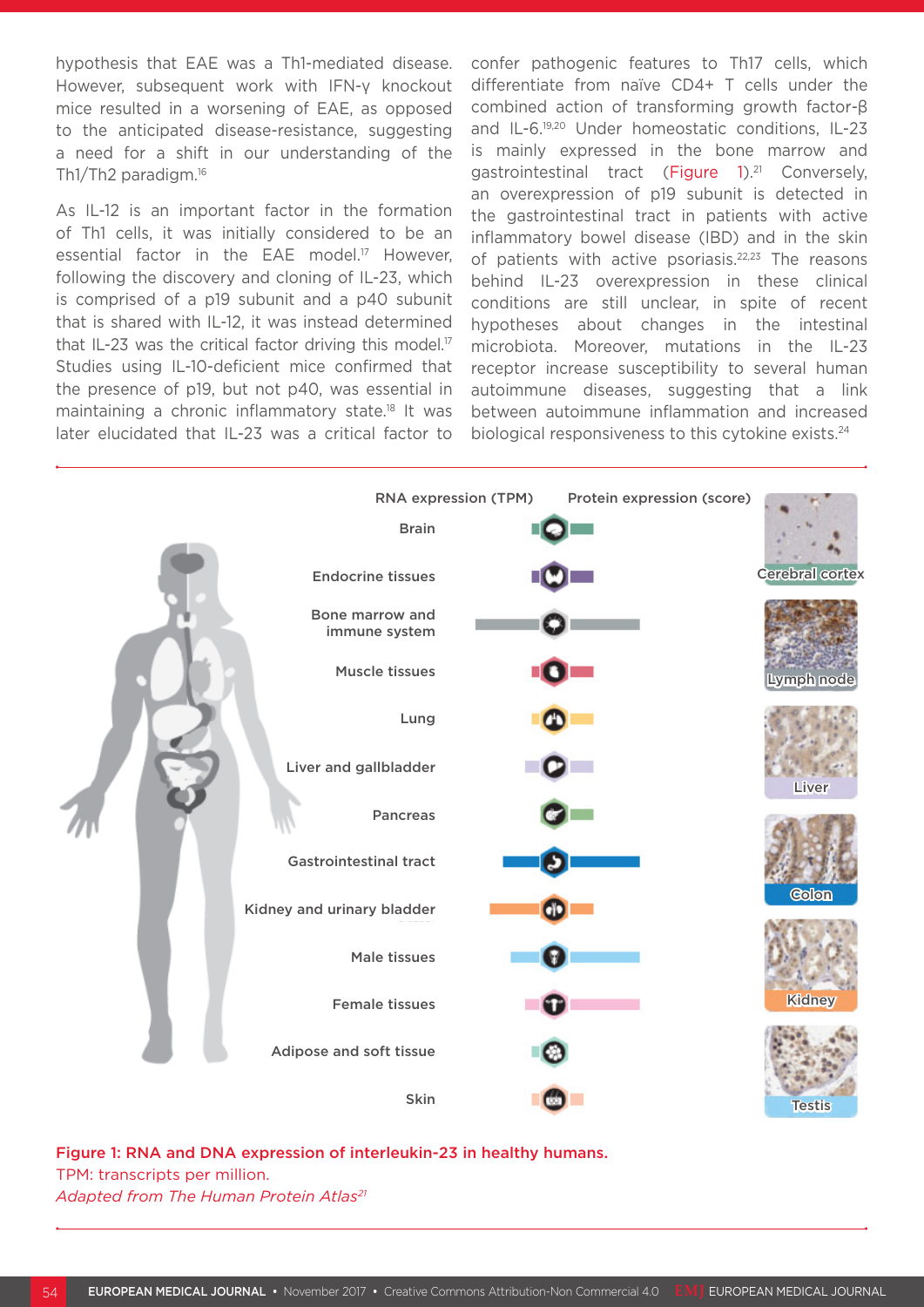Cytokines secreted by Th17 cells, particularly IL-17, tumour necrosis factor (TNF), and IL-22, can have pleiotropic pathogenic effects in psoriasis and other autoimmune diseases. Specifically, IL-17 induces psoriasis-related gene transcription and activates inflammatory cells, encouraging neutrophils to infiltrate the skin, resulting in inflammation and reactive proliferation of both keratinocytes and blood vessels and ultimately leading to psoriasis plaque formation.25 IL-17 is also responsible for mediating inflammation, enthesitis, and bone erosion in the joints of patients with psoriatic arthritis.<sup>26-29</sup> However, targeting IL-17 expression may be difficult because the cytokine is required for tight junction integrity in the intestinal epithelium and this may explain why anti-IL-17 treatments have not yet proven to be effective for IBD.30

In summary, the discovery of Th17 cells, IL-17, and IL-23 has changed our understanding of the underlying pathology of autoimmune diseases, such as psoriasis and IBD. Experimental data and ongoing clinical studies have highlighted the potential of the IL-17/IL-23 axis as a therapeutic target for treating patients with psoriasis and psoriatic arthritis.

# Psoriasis: Linking Pathophysiology and Clinical Evidence

### Professor Carle Paul

Until 1980, psoriasis was thought to be a keratinocyte hyperproliferative disease, but between 1980 and 1990, a link between psoriasis, cytokine expression, and keratinocyte proliferation was identified.<sup>31,32</sup> In particular, psoriasis was classified as a Th1-mediated disease because cyclosporine treatment was effective in some cases. It was not until 1994, when elevated TNF-α levels in psoriatic lesions were reported, that the first proof-of-concept study targeting cytokines could be performed.<sup>31,32</sup> This was followed by the identification of IL-12 and IL-23 in the decade from 2000–2010, and the Th17 cell lineage, which also facilitated a proofof-concept study supporting targeting of the Th17 pathway in patients with psoriasis. Notably, over the last 12 years our understanding of the underlying pathophysiology of psoriasis has evolved, from psoriasis being the result of injury and then the activity of IFN-γ and Th1-mediated inflammation, $33$  to the current model that considers the roles of dendritic cells in producing cytokines and multiple effector cells, particularly Th17 cells.<sup>34</sup>

Likewise, ongoing research is likely to further elucidate the pathological pathways that contribute to psoriasis, resulting in a rapid rate of treatment innovation. For example, traditional immunosuppressants were the only available therapy in the 20th century, whereas between 2000 and 2010, targeted anti-TNF-α therapies were developed. In addition, since 2010, five new biological therapies have been approved for the treatment of psoriasis in the USA, and an even wider range in Europe, while many other novel therapies continue to progress through Phase II and III clinical studies.

There are currently no clear biomarkers to guide treatment selection for patients with psoriasis, but clinicians tend to have a multidimensional approach to treatment, considering the efficacy and safety profile of each agent, patient comorbidities, and patient preference. For example, each of the anti-IL-17 agents (secukinumab, ixekizumab, and brodalumab) is generally efficacious, with the relative efficacy dictated by pharmacokinetics, i.e. differences in exposure to each drug. However, while up to 40% of patients will experience complete clearance of psoriasis, relapse will often occur soon after ceasing treatment.35-38

One anti-IL-23 therapy (guselkumab) has been granted marketing approval for the treatment of psoriasis in the USA, while tildrakizumab and risankizumab are under development. Administering guselkumab 100 mg at Weeks 0 and 4, followed by dosing every 8 weeks, resulted in almost 75% of patients achieving a 90% reduction in Psoriasis Activity Severity Index (PASI 90) compared with <3% of patients treated with placebo, and 85% of patients having an Investigator's Global Assessment (IGA) of 0 or 1 versus 7% for placebo (Figure 2). $39$ In addition, the response was maintained for  $\geq$  years.<sup>39</sup> A greater proportion of patients also responded to guselkumab compared with adalimumab and no loss of response over time was seen with guselkumab (Table 1). Response rates are also increased by switching patients who have not achieved a full response after 16 weeks of ustekinumab treatment to guselkumab.40 Complete clearance (PASI 100) at 2 years was also observed in approximately half of all patients treated with guselkumab and responses were maintained for >6 months after ceasing therapy in a relatively high proportion of patients.<sup>41</sup> Furthermore, the high level of response was achieved with guselkumab therapy without increasing the risk of infection, particularly opportunistic infections, such as *Candida* and *Staphylococcus aureus*. 39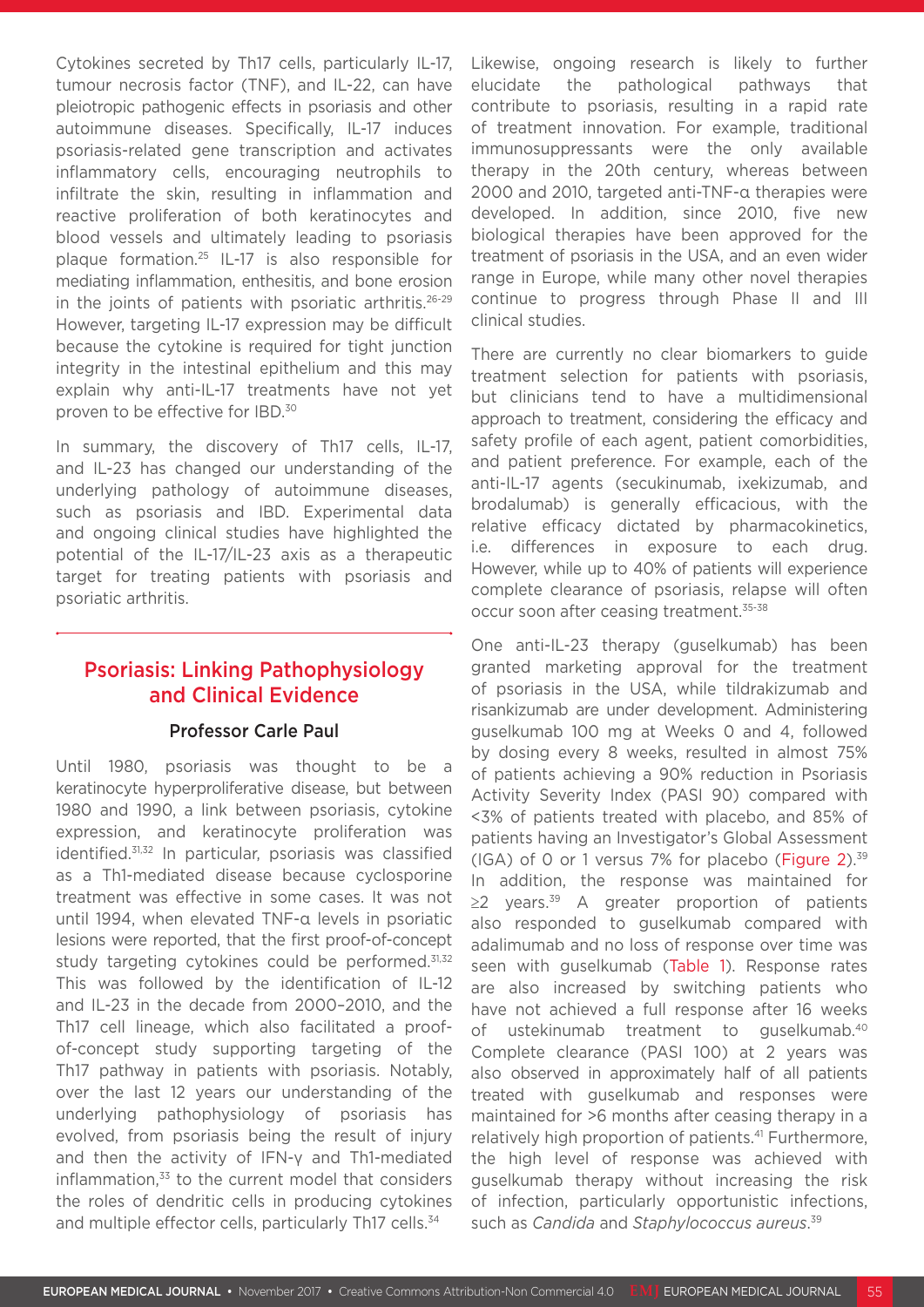

#### Figure 2: VOYAGE I Phase III results.39

Guselkumab is not approved for the treatment of psoriasis or psoriatic arthritis in Europe. Co-primary endpoints: IGA 0 or 1 and PASI 90 at Week 16. Eligible patients had moderate to severe plaque psoriasis (PASI ≥12; PGA ≥3; body surface area ≥10%). p<0.001.

IGA: Investigator's Global Assessment; PASI: Psoriasis Area Severity Index; PGA: Physician's Global Assessment.

#### Table 1: Proportion of patients who achieved Psoriasis Area Severity Index 90 response (Week 0–100).\*

|                                                     | Guselkumab | Placebo <sup>+</sup> switch to<br>guselkumab | Adalimumab <sup>++</sup> switch to<br>guselkumab |
|-----------------------------------------------------|------------|----------------------------------------------|--------------------------------------------------|
| Week 52                                             |            |                                              |                                                  |
| N                                                   | 329        | 165                                          | 280                                              |
| Proportion of patients with<br>PASI 90 response (%) | 74.8       | 77.0                                         | 50.4                                             |
| <b>Week 100</b>                                     |            |                                              |                                                  |
|                                                     | 329        | 165                                          | 280                                              |
| Proportion of patients with<br>PASI 90 response (%) | 172.3      | 79.6                                         | 78.8                                             |

\*Data was inputed for non-responders; †Patients were treated with placebo and switched to guselkumab at Week 16; ††Patients treated with adalimumab for the first 48 weeks then switched to guselkumab. PASI: Psoriasis Area Severity Index.

Risankizumab 180 mg has demonstrated similar results to guselkumab in Phase II studies, with 81% of patients achieving PASI 90, while Phase III studies are ongoing.<sup>42</sup> In contrast, approximately 60% of patients treated with tildrakizumab, an anti-IL-12/IL-23 antibody, achieved PASI 90 or IGA 0 or 1 in a Phase III study, but the response rates increased slightly after long-term follow-up.<sup>43</sup> In addition, following clinical research outcomes in other autoimmune diseases, such as IBD, a hypothesis paper has been developed suggesting that early and aggressive intervention for patients with psoriasis could modify the course of the

disease and improve patient outcomes.44 Anti-IL-23 therapies are suitable candidates for testing this hypothesis. In conclusion, anti-IL-23 therapy may offer similar efficacy to anti-IL-17 therapy, with the potential benefit of a sustained response after ceasing treatment. This not only provides the opportunity to increase dosing intervals for some patients, but to also investigate the disease-modifying potential of anti-IL-23 therapy in future studies.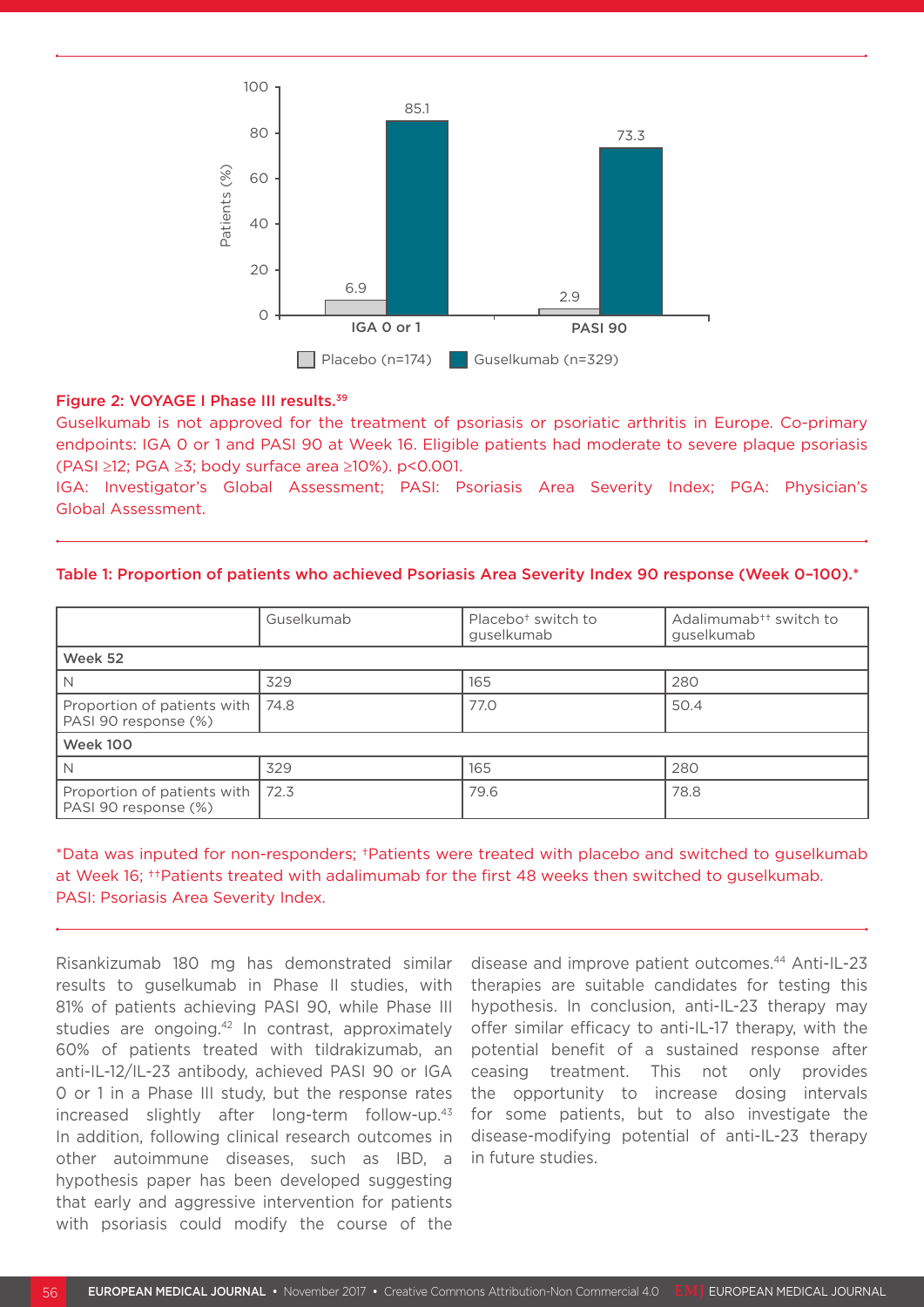### Question and Answer Session

Q: If psoriasis is classified as an autoimmune disease, why is the condition observed in limited areas of the skin and not in all areas?

A: Dr Caprioli noted that this is an unresolved question. One explanation could be trauma as a trigger for psoriasis; differences in microbiota across the skin could be another explanation.

Q: Is there still a role for topical treatments, such as corticosteroids and vitamin B preparations, in treating patients with psoriasis?

A: Dr Caprioli suggested that topical treatments are appropriate for patients with mild psoriasis because there is no systemic involvement in these cases.

### Q: Could combination therapy with two biological therapies be effective in treating patients with psoriasis?

A: Dr Caprioli outlined how biological combination therapies are being investigated in patients with highly refractory IBD, with a particular focus on patients with comorbidities. The efficacy of these treatment options in autoimmune disease has not yet been established, but the potential immunosuppression-related adverse events could be a barrier to routine use of biological combination therapy.

Q: Is there a neurological component to psoriasis?

A: Prof Costanzo highlighted the potential link between stress and psoriasis, while Dr Caprioli indicated that, in his opinion, there may be a neurological element to psoriasis which needs to be explored further.

### Q: What is the biggest challenge for the treatment of patients with psoriasis in the future?

A: Prof Paul indicated that the goal is to discover treatments that are long-acting and/or disease-modifying so that the severity of the disease experienced by some patients can be permanently controlled.

Q: Are there any biomarkers that can be used to guide the treatment of psoriasis with targeted therapies?

A: Prof Costanzo replied that biomarkers are yet to be identified, but this is an area of active research.

#### Click here to view the full symposium.

#### REFERENCES

1. Nograles KE et al. New insights into the pathogenesis and genetics of psoriatic arthritis. Nat Clin Pract Rheumatol. 2009; 5(2):83-91.

2. Tsoi LC et al. Large scale meta-analysis characterizes genetic architecture for common psoriasis associated variants. Nat Commun. 2017;8:15382.

3. Roberson ED, Bowcock AM. Psoriasis genetics: Breaking the barrier. Trends Genet. 2010;26(9):415-23.

4. Nair RP et al. Sequence and haplotype analysis supports HLA-C as the psoriasis susceptibility 1 gene. Am J Hum Genet. 2006;78(5):827-51.

5. Zenz R et al. Psoriasis-like skin disease and arthritis caused by inducible epidermal deletion of Jun proteins. Nature. 2005;437(7057):369-75.

6. Büchau AS, Gallo RL. Innate immunity and antimicrobial defense systems in psoriasis. Clin Dermatol. 2007;25(6): 616-24.

7. Nestle FO et al. Psoriasis. N Engl J Med. 2009;361(5):496-509.

8. Lande R et al. Plasmacytoid dendritic cells sense self-DNA coupled with antimicrobial peptide. Nature. 2007; 449(7162):564-9.

9. Lande R et al. The antimicrobial peptide LL37 is a T-cell autoantigen in psoriasis. Nat Commun. 2014;5:5621.

10. Meller S et al.  $T_H$ 17 cells promote microbial killing and innate immune sensing of DNA via interleukin 26. Nat Immunol. 2015;16(9):970-9.

11. Arakawa A et al. Melanocyte antigen triggers autoimmunity in human psoriasis. J Exp Med. 2015;212(13):2203-12.

12. Fuentes-Duculan J et al. Autoantigens ADAMTSL5 and LL37 are significantly upregulated in active Psoriasis and localized with keratinocytes, dendritic cells and other leukocytes. Exp Dermatol. 2017;26(11):1075-82.

13. Romagnani S. Th1 and Th2 in human diseases. Clin Immunol Immunopathol. 1996;80(3 Pt 1):225-35.

14. Kidd P. Th1/Th2 balance: The hypothesis, its limitations, and implications for health and disease. Altern Med Rev. 2003;8(3):223-46.

15. Panitch H, Ciccone C. Induction<br>of recurrent experimental allergic recurrent experimental allergic encephalomyelitis with myelin basic protein. Ann Neurol. 1981;9(5):433-8.

16. Ferber IA et al. Mice with a disrupted IFN-gamma gene are susceptible to the induction of experimental autoimmune encephalomyelitis (EAE). J Immunol. 1996;156(1):5-7.

17. Cua DJ et al. Interleukin-23 rather than interleukin-12 is the critical cytokine for autoimmune inflammation of the brain. Nature. 2003;421(6924):744-8.

18. Yen D et al. IL-23 is essential for T cell-mediated colitis and promotes inflammation via IL-17 and IL-6. J Clin Invest. 2006;116(5):1310-6.

19. Langrish CL et al. IL-23 drives a pathogenic T cell population that induces autoimmune inflammation. J Exp Med. 2005;201(2):233-40.

20. Singh RP et al. Th17 cells in inflammation and autoimmunity.